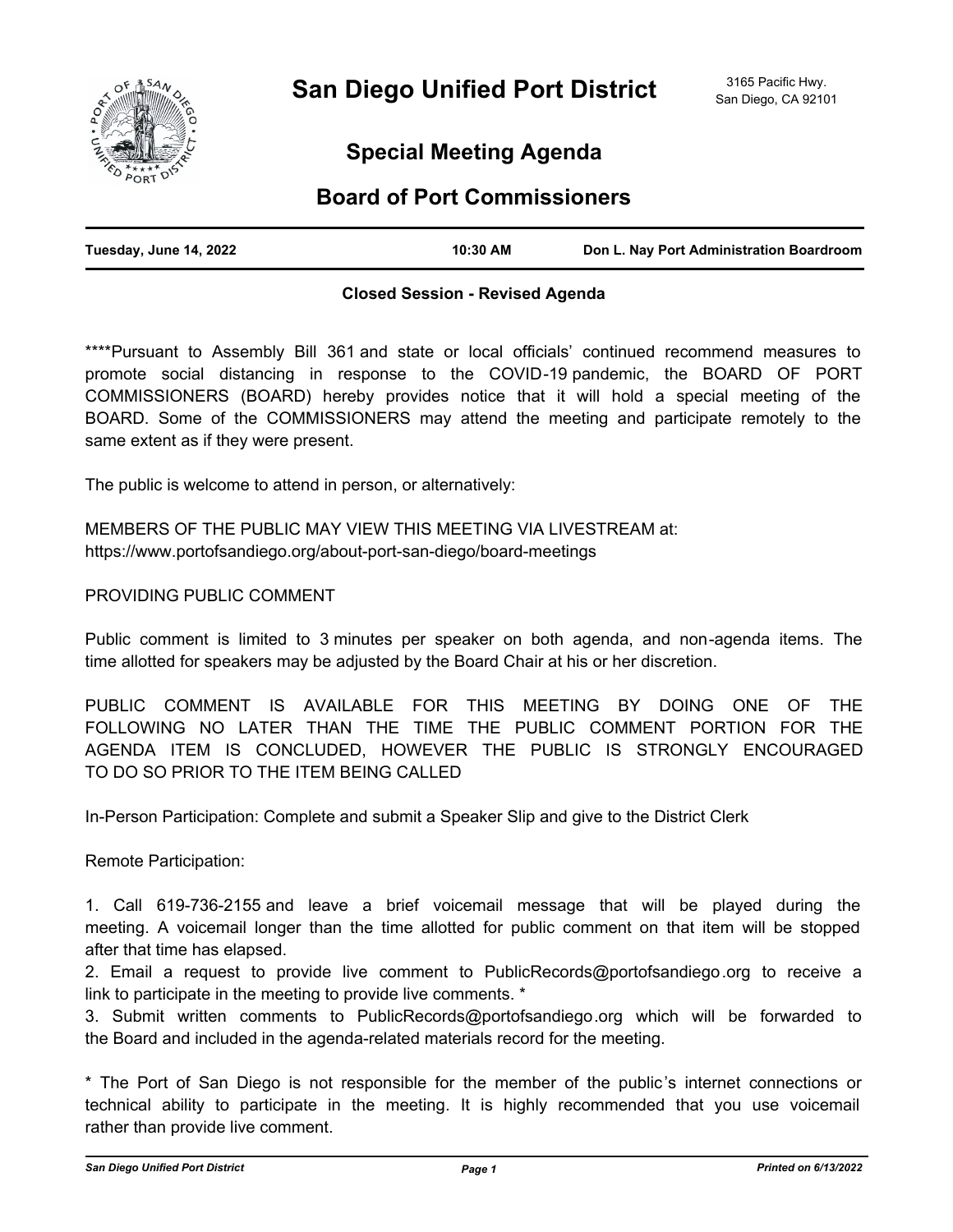### **A. Roll Call.**

**B. Public Communications.**

*Please limit comments to 3 minutes per speaker. No actions may be taken on these items.*

#### **CLOSED SESSION**

Closed Session Item No. 1 **1.** [2022-0188](http://portofsandiego.legistar.com/gateway.aspx?m=l&id=/matter.aspx?key=6332)

> CONFERENCE WITH REAL PROPERTY NEGOTIATOR Government Code Section 54956.8

Property: SDUPD - Approximately 105 acres of land and water located in the City of San Diego situated between downtown and the Bay in the District's Central Embarcadero area and bordered by the USS Midway Museum and Harbor Drive to the north, Manchester Grand Hyatt and Kettner Boulevard to the east, and San Diego Bay to the south and west Negotiating Parties: 1HWY1, LLC - Yehudi Gaffen SDUPD - Joe Stuyvesant, Adam Meyer, Anthony Gordon, James Hammel, Alexa Paulus

Under Negotiations: Price and Terms

Closed Session Item No. 2 **2.** [2022-0189](http://portofsandiego.legistar.com/gateway.aspx?m=l&id=/matter.aspx?key=6333)

> CONFERENCE WITH LEGAL COUNSEL - ANTICIPATED LITIGATION Significant exposure to litigation Government Code Section 54956.9(d)(2)

One (1) case

Closed Session Item No. 3 **3.** [2022-0191](http://portofsandiego.legistar.com/gateway.aspx?m=l&id=/matter.aspx?key=6335)

> PERSONNEL EVALUATION: EXECUTIVE DIRECTOR/PRESIDENT/CHIEF EXECUTIVE OFFICER Government Code Section 54957

Closed Session Item No. 4 **4.** [2022-0192](http://portofsandiego.legistar.com/gateway.aspx?m=l&id=/matter.aspx?key=6336)

> PERSONNEL EVALUATION: GENERAL COUNSEL Government Code Section 54957